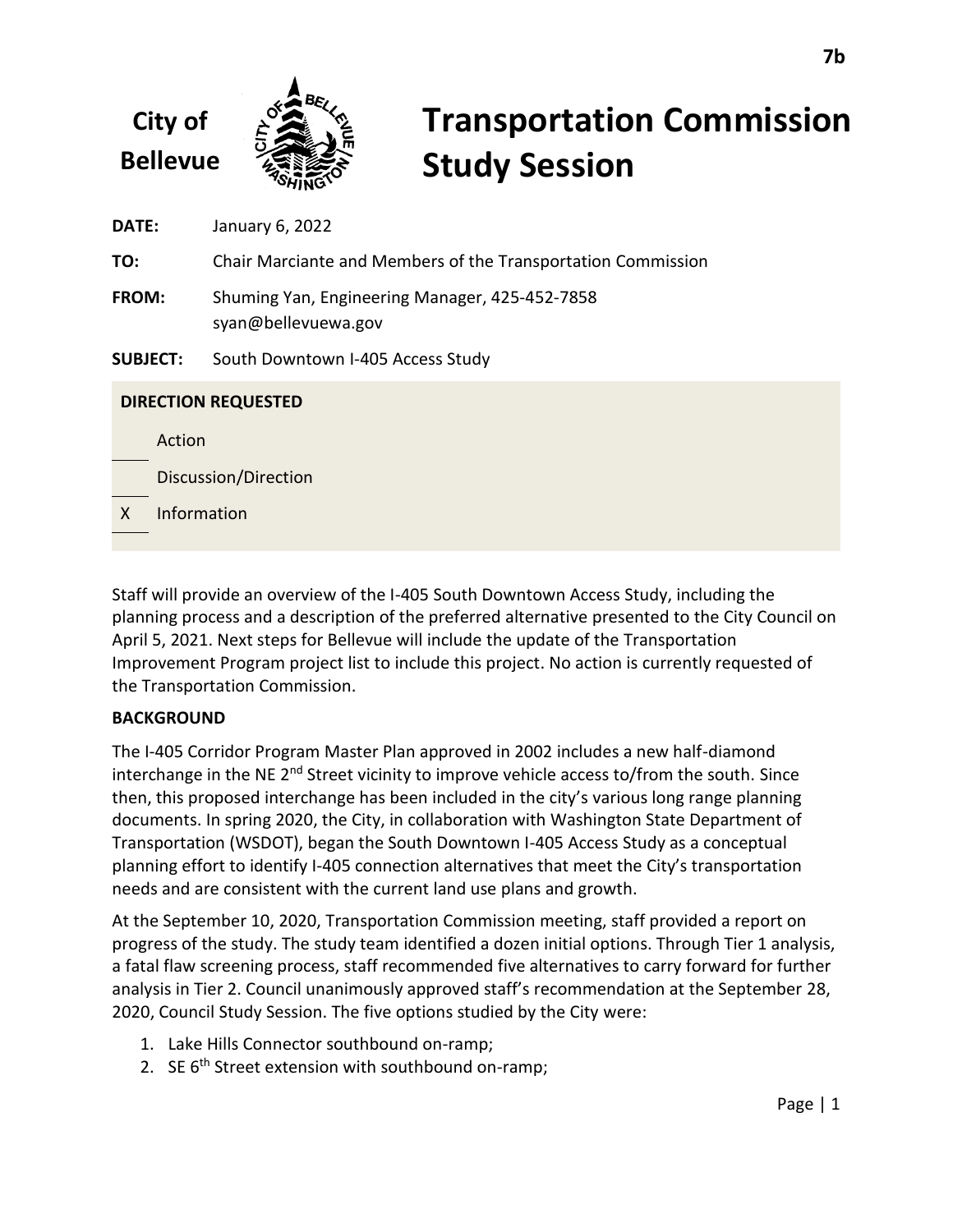- 3. SE  $6<sup>th</sup>$  Street extension with express toll lane access to and from south;
- 4. NE 2<sup>nd</sup> Street extension to Wilburton; or
- 5. No Build, which serves a baseline to compare alternatives and is required by FHWA and WSDOT.

## **INFORMATION**

The study team analyzed the five options using the following criteria as vetted with the stakeholders and approved by the Council:

- Existing plans and urban design considerations
- Congestion reduction/travel time consideration
- Access and safety considerations
- Property and economic development impact considerations
- Cost considerations

Described below are the results from the analysis.

#### **Lake Hills Connector southbound on-ramp**

This option provides a new southbound on-ramp from Lake Hills Connector. It complements the existing I-405 northbound off-ramp to Lake Hills Connector. Spoiler alert, this is the preferred alternative. More information later in this memo.

Alignment with adopted plans and urban design policies

- Adds auto access only; no bike lanes and sidewalks, no east-west connection. No significant policy conflict with existing land use and urban design policies.
- Aligns with the I-405 Master Plan and is compatible with the representative alignment for the Kirkland to Issaquah via Bellevue ST3 light rail project.
- The elevated structure causes permanent impacts including shade, lighting, noise, and water quality.

## Travel time (compared to No Build)

- Saves 500 daily person hours.
- Reduces intersection PM delay by 6 percent.

- Restricts westbound left turns from NE 4<sup>th</sup> Street onto I-405 southbound, enhancing the connection between Downtown and Wilburton.
- May reduce the rate of vehicle rear-end collisions because of reduced congestion.

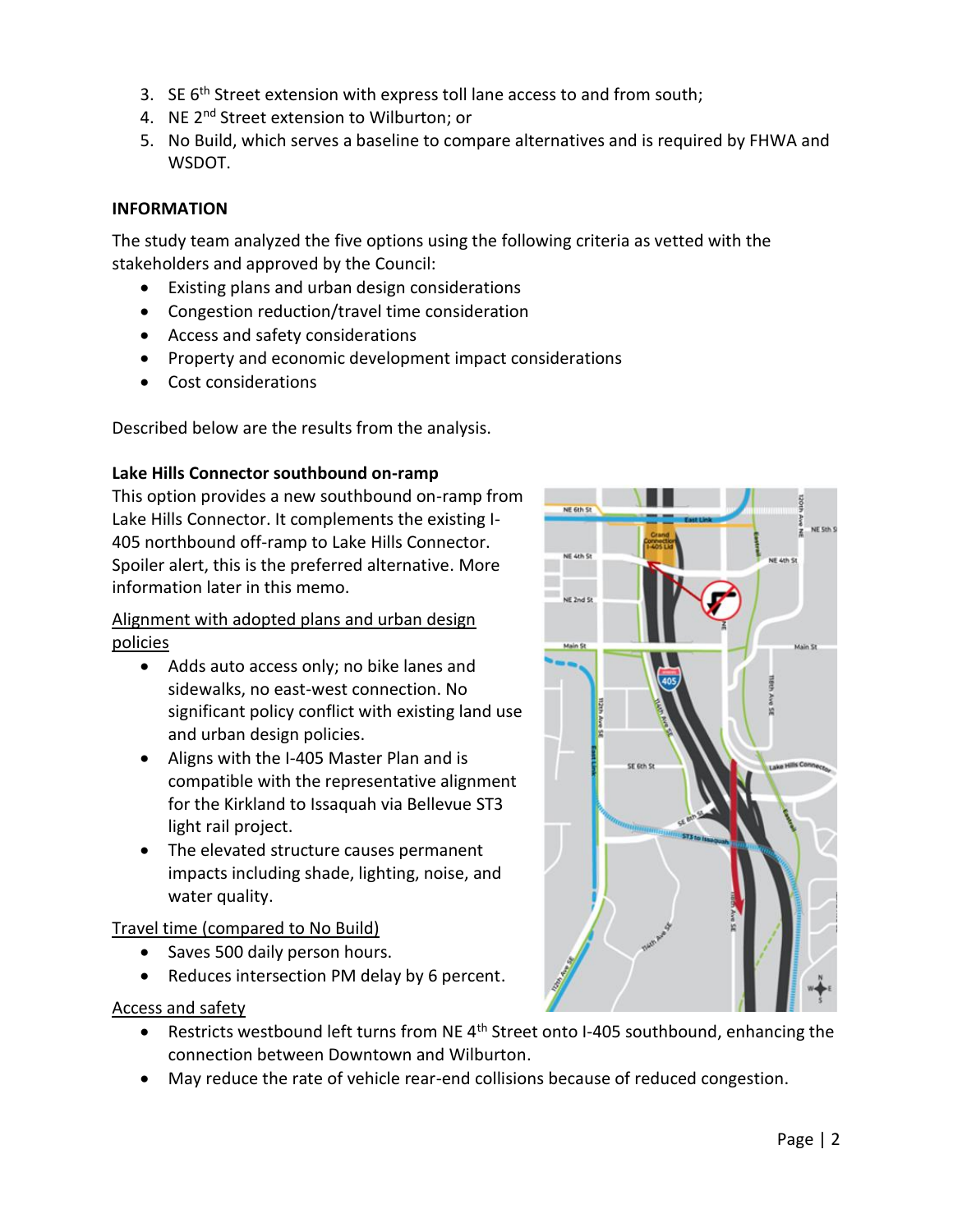- No significant property impact identified.
- Added access to I-405 supports future economic development.

## Cost estimate

• \$150 million, including right-of-way, environmental mitigation and construction escalated to 2030 dollars.

## **SE 6th Street extension southbound on-ramp**

This option elevates and extends SE 6<sup>th</sup> Street over 114<sup>th</sup> Avenue SE and I-405 to Lake Hills Connector and builds an on-ramp to I-405 southbound. It complements the existing I-405 northbound off-ramp to Lake Hills Connector. It also provides bike lanes and sidewalks on the new east-west connection.

Alignment with adopted plans and urban design policies

- East Main Transit Oriented Development plan did not envision a ramp at SE  $6<sup>th</sup>$  Street. Requires policy amendment and would add delay to the East Main land use code amendment work (complete).
- Aligns with the I-405 Master Plan and is compatible with the representative alignment for the Kirkland to Issaquah via Bellevue ST3 light rail project.
- The elevated structure causes permanent impacts including shade, lighting, noise and water quality.
- The added access to I-405 and multimodal eastwest connection between East Main and Wilburton aligns with the City's multimodal policies.

## Travel time (compared to No Build)

- Saves 700 daily person hours.
- Reduces intersection PM delay by about 10 percent.

- The added bike lane and sidewalk improves access and safety for non-motorized users.
- Extending SE  $6<sup>th</sup>$  Street improves East Main Wilburton connection but removes direct vehicle access to properties between  $112<sup>th</sup>$  and  $114<sup>th</sup>$  Avenues via SE 6<sup>th</sup> Street.
- May reduce the rate of vehicle rear-end collisions because of reduced congestion.

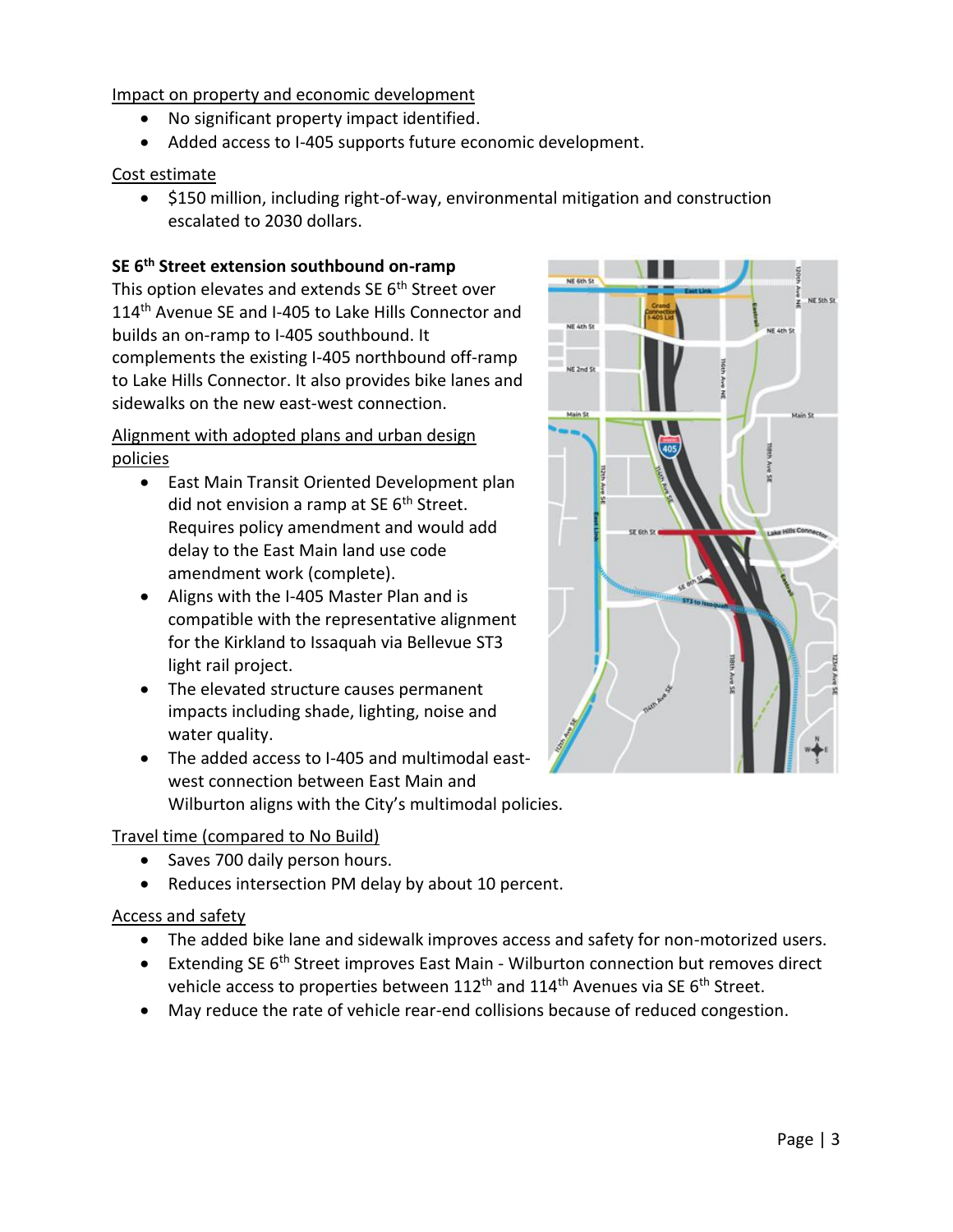- Planter strip and potential parking lot impacts along  $112^{th}$ ,  $114^{th}$ , and  $118^{th}$  Avenues SE and SE 6<sup>th</sup> Street.
- Requires approximately 0.82-acre of right-of-way from adjacent properties.
- Temporary impacts in the Wilburton park-and-ride lot during construction.
- Additional access to I-405 supports future economic development.

## Cost estimate

• \$175 million, including right-of-way, environmental mitigation and construction escalated to 2030 dollars.

## **SE 6th Street extension inside access**

This option elevates and extends SE 6<sup>th</sup> Street over 114<sup>th</sup> Avenue SE and I-405 to Lake Hills Connector and builds direct I-405 express toll lane access ramps to and from the south. This is the only option studied by the City that provides two new ramps. It also provides bike lanes and sidewalks on the new east-west connection.

## Alignment with adopted plans and urban design policies

- The added access to I-405 and multimodal east-west connection between East Main and Wilburton aligns with City's multimodal policies.
- Aligns with the I-405 Master Plan and is compatible with the representative alignment for the Kirkland to Issaquah via Bellevue ST3 light rail project.
- East Main transit Oriented Development plan did not envision a ramp at SE  $6<sup>th</sup>$  Street. Requires policy amendment and would add delay to the East Main land use code amendment work (complete).
- The elevated structure causes permanent impacts including shade, lighting, noise, and water quality.

## Travel time (compared to No Build)

- Saves 1,400 daily person hours.
- Reduces intersection PM delay by about 7 percent.

- The added bike lane and sidewalk improves access and safety for non-motorized users.
- Extending SE 6<sup>th</sup> Street improves East Main Wilburton connection but removes direct vehicle access to properties between  $112<sup>th</sup>$  and  $114<sup>th</sup>$  Avenues SE via SE 6<sup>th</sup> Street.
- May reduce the rate of vehicle rear-end collisions because of reduced congestion.

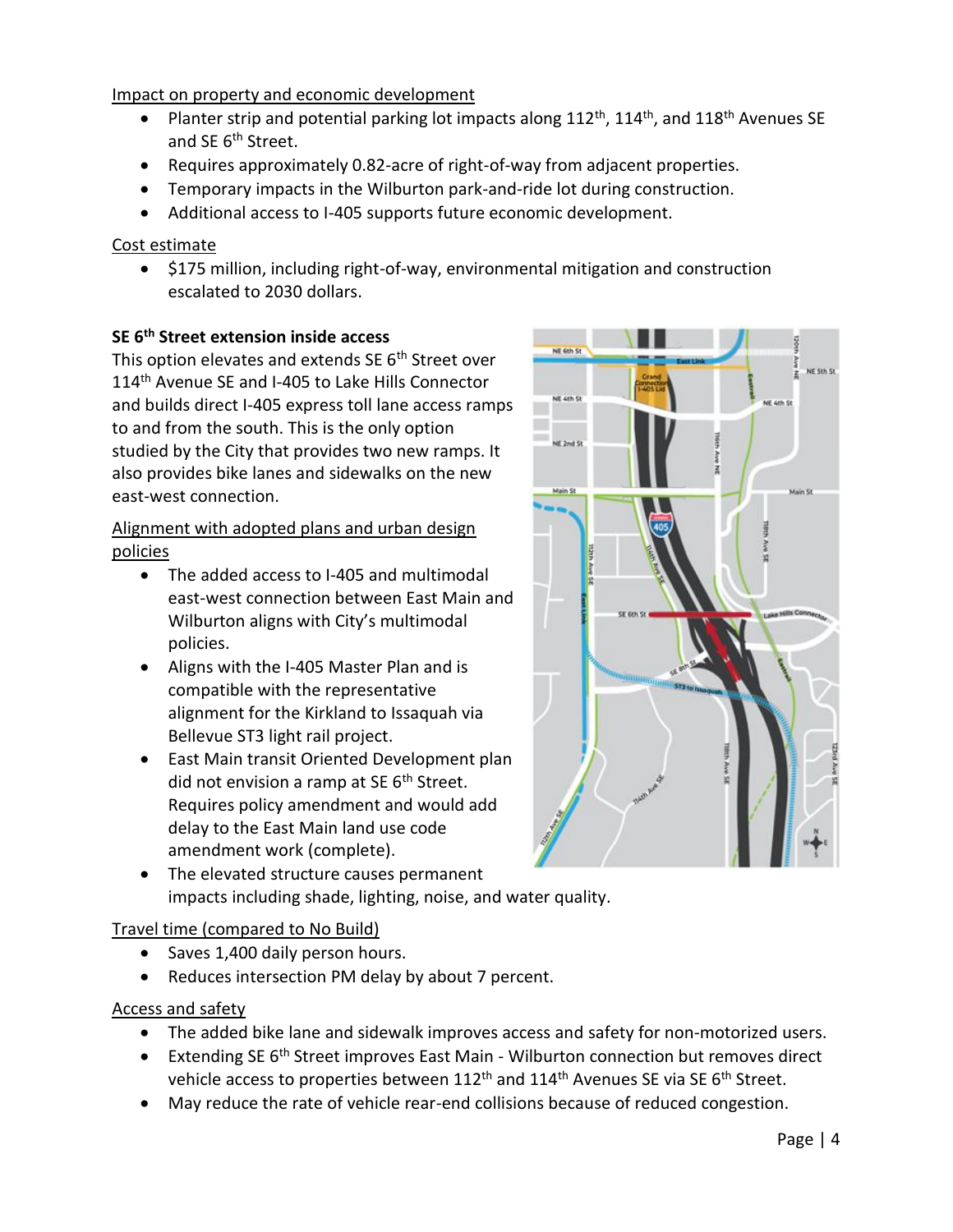- Planter strip and potential parking lot impacts along  $112^{th}$ ,  $114^{th}$ , and  $118^{th}$  Avenues SE and SE 6<sup>th</sup> Street.
- Requires approximately 0.64-acre of right-of-way from adjacent properties.
- Impacts about 40-50 parking stalls in the Wilburton park-and-ride lot.
- Additional access to I-405 supports future economic development.

## Cost estimate

• \$325 million, including right-of-way, environmental mitigation and construction escalated to 2030 dollars.

## **NE 2nd Street extension**

This option extends NE 2<sup>nd</sup> Street to 116<sup>th</sup> Avenue NE without ramp connections to I-405. This option also provides bike lanes and sidewalks on the new eastwest connection.

Alignment with adopted plans and urban design policies

- The added east-west multimodal connections align with City's multimodal policies.
- The elevated structure causes permanent impacts including shade, lighting, noise, and water quality.
- Impacts approximately 0.16 acre of wetland on the east side of the freeway.

## Travel time (compared to No Build)

- Saves 100 daily person hours.
- Increases intersection PM delay by about 7 percent. This is because extending NE 2<sup>nd</sup> Street to 116<sup>th</sup> Avenue NE would require elevating the roadway over 114th Avenue NE and I-405. It would eliminate the direct vehicular connection between 112<sup>th</sup> Avenue



NE and 114<sup>th</sup> Avenue NE via NE 2<sup>nd</sup> Street and create problems for downtown circulation.

- Includes bike lanes and sidewalks on the north and south sides of NE 2<sup>nd</sup> Street.
- Requires elevating NE 2<sup>nd</sup> Street over 114th Avenue NE and I-405 to connect to 116th Avenue NE which removes the direct vehicle connection between 112<sup>th</sup> Avenue and 114<sup>th</sup> Avenue via NE 2<sup>nd</sup> Street.
- Drivers must use SE  $6<sup>th</sup>$  Street to access properties along 114<sup>th</sup> Avenue SE.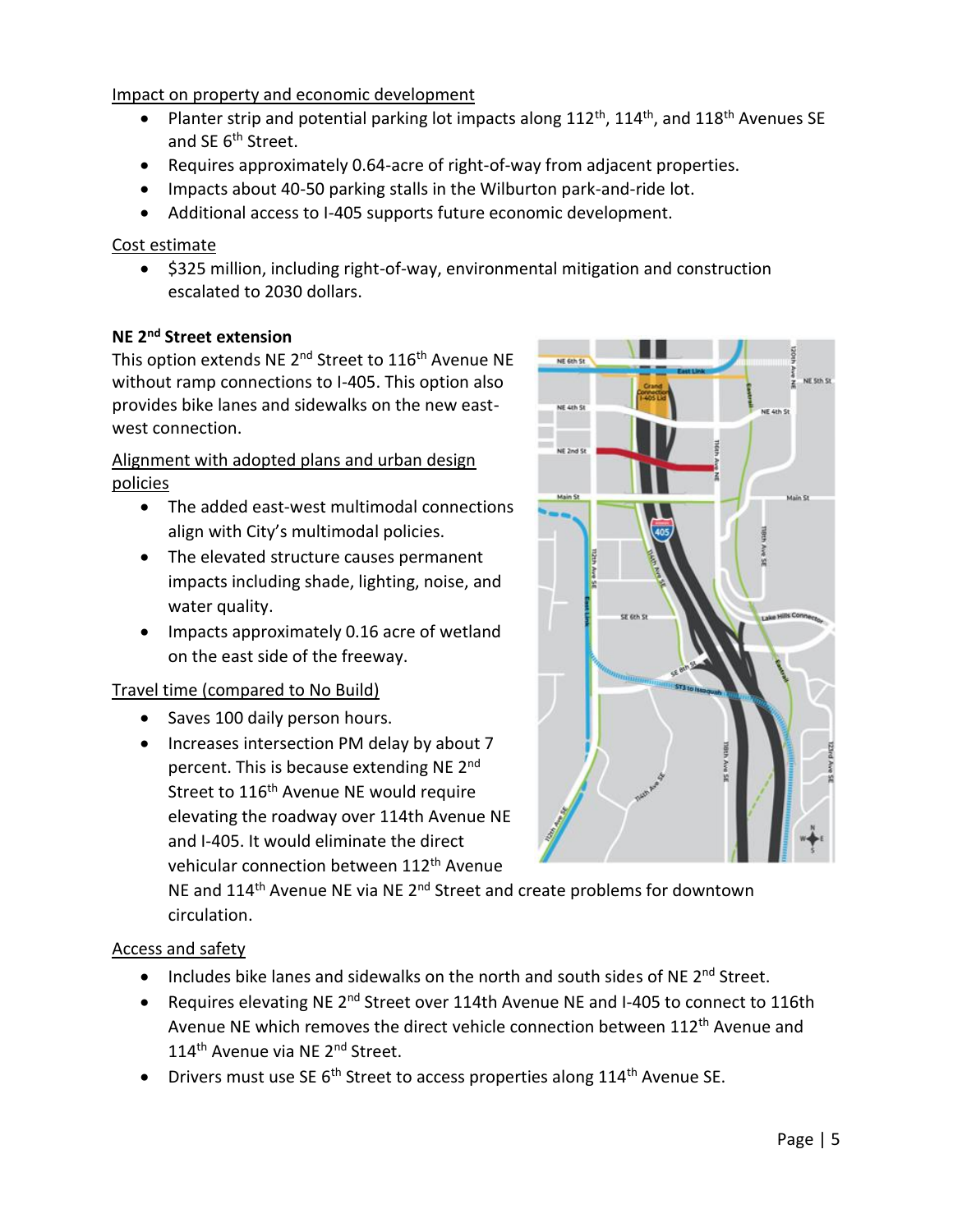- Requires approximately 1.54 acres of right-of-way from adjacent properties.
- Does not add freeway access capacity to support economic development.

## Cost estimate

• \$125 million, including right-of-way, environmental mitigation and construction escalated to 2030 dollars. The actual cost is likely to be much higher if the proposed redevelopments adjacent to NE  $2^{nd}$  Street progress further along before funding to acquire the right-of-way is secured.

## **No Build (no new interchange)**

This option assumes no transportation improvements. The City used this baseline to compare the other options studied.

## Alignment with adopted plans and urban design policies

- Both the City's Comprehensive Plan and WSDOT's I-405 Master Plan call for a new interchange in the South Downtown area.
- Maintains existing conditions with no further critical area impacts.

## Travel time

• No travel time benefits because of no improvements.

## Access and safety

• The rate of vehicle rear-end collisions may increase due to increased congestions.

## Impact on property and economic development

- Does not require acquiring property to build improvements.
- No additional access to support future economic developments.

## Cost estimate

• No cost.

## **Community engagement**

The project study team, with the support of consultant PRR Inc, carried out a robust community engagement process using several online venues due to COVID-19 restrictions. The process included the four stakeholder forums, two public open houses, and a series of meetings with individual stakeholders and interest groups.

## Stakeholder feedback

Stakeholders were identified as people who may be directly impacted by WSDOT's I-405 project if and/or when that proposal is funded and moves forward. They include the following individual stakeholder groups:

- Business/property owners or developers within the study area
- Representatives of neighborhood associations that are entirely or partially located within the study areas: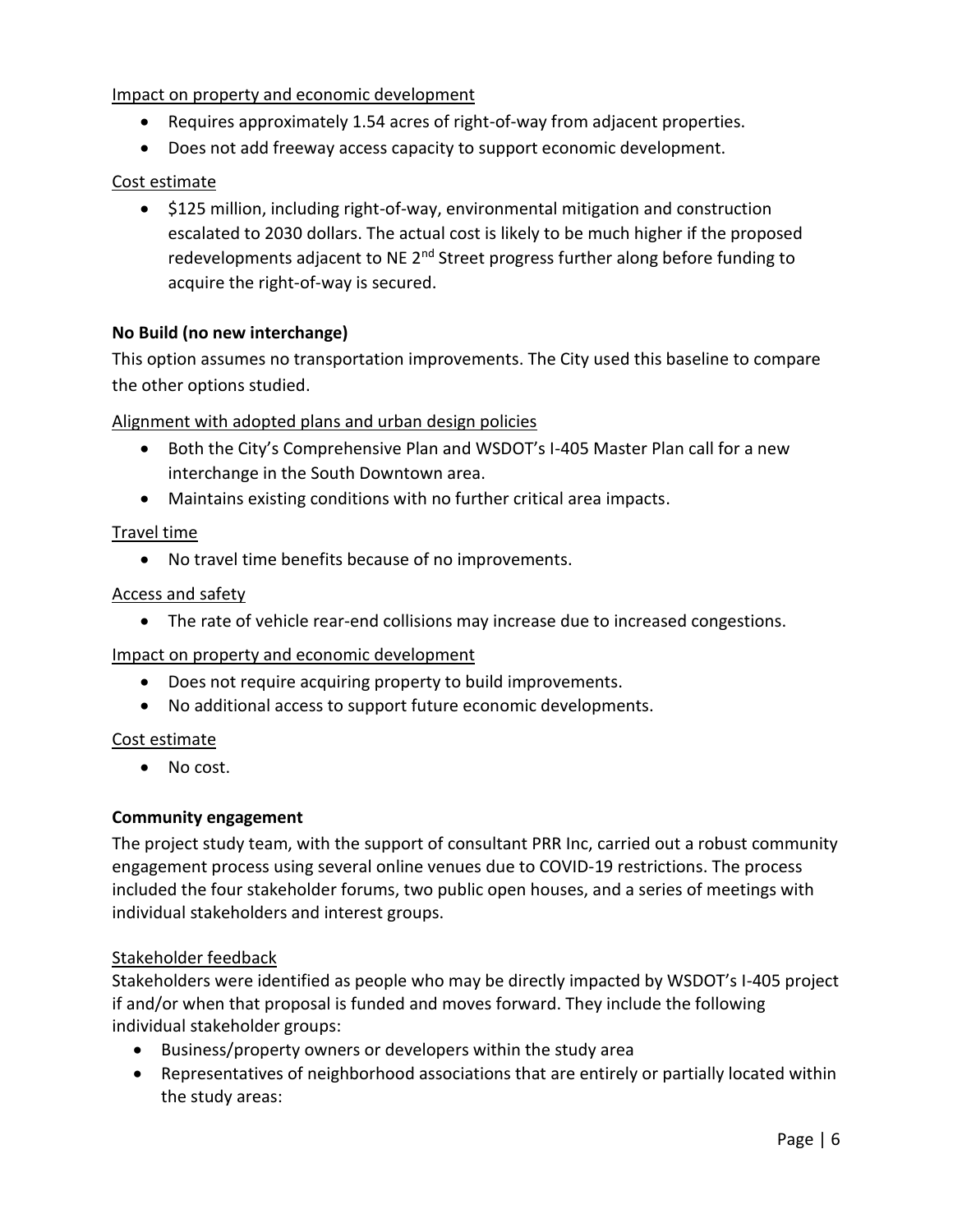- o Downtown Bellevue Residents Association
- o Surrey Downs Community Club
- o Wilburton Community Association
- o Bellecrest Neighborhood Association
- o Woodridge Community Association

The study team shared the analysis results and conducted post-forum opinion polls. The three build alternatives including the Lake Hills Connector Southbound on-ramp and the two SE 6<sup>th</sup> Street alternatives received the most support while the NE 2<sup>nd</sup> St. Extension and the No Build received minimum or no support.

#### Community online open houses

In addition to Stakeholder Forums, the Study Team conducted two online open houses to discover issues the community may have with the options being studied. The City received over 350 comments from both virtual open houses (combined). The community feedback was diverse. Below are the key findings:

- Support and concern expressed for each option studied
- Support for improving I-405 access and reducing freeway merging and weaving
- Support for multimodal connections
	- o Pedestrians
	- o Bicyclists
	- o Transit riders
- Concerns:
	- o Would not solve congestion on I-405.
	- o Would induce traffic impacts on local streets and contribute to climate change.
	- o High cost and would divert resources from funding other high-priority transportation projects.
- Some downtown residents suggested reconsidering the Main Street option. (Note: This option did not pass the fatal flaw screening and is not described in this memo).

#### Presentation to interest groups

At invitation, project team members presented analysis findings to Bellevue Downtown Association, Bellevue Chamber of Commerce Transportation Committee, and Eastside Transportation Association. These groups provided helpful input.

#### **PREFERRED ALTERNATIVE**

Based on the findings from the Tier 2 analysis and input received from communities and a staff recommendation, the Council, at their April 5, 2021 meeting, unanimously identified the **Lake Hills Connector southbound on-ramp** as the option that best meets the City's needs for the following reasons:

• It meets the primary objective of providing additional access to I-405.